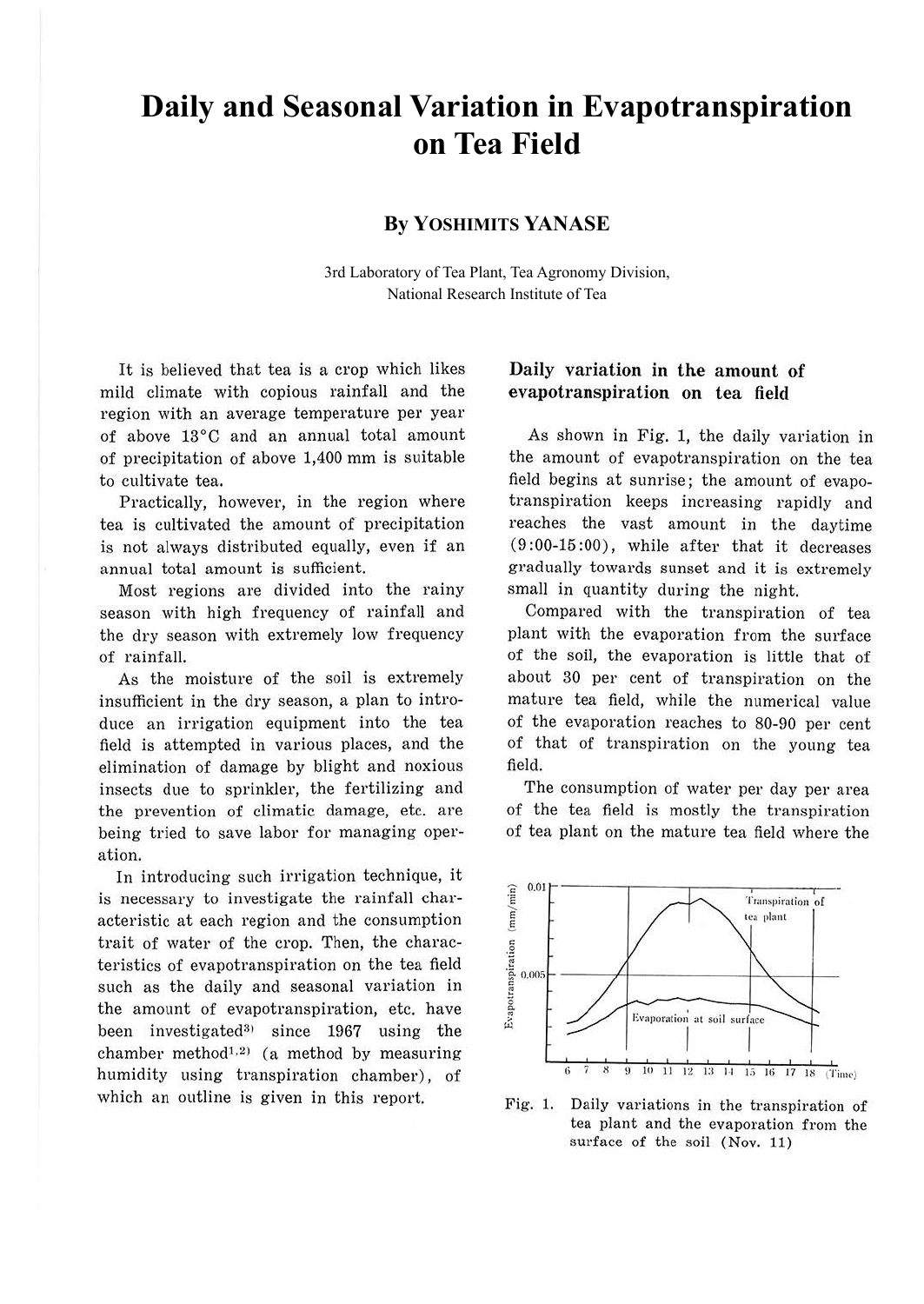exposed surface of soil is very small since it is mostly covered with tea bushes, while on the young tea field where the proportion of the exposed surface of the soil is large, the consumption of water is the amount which the transpiration of tea plant is added to the evaporation from the surface of the soil according to the proportion of the area which each part occupies.

The major factor which decides the daily variation in the amount of evapotranspiration is in the atmospheric condition; the daily variation is large on a fine day, while it is small on a cloudy or rainy day and the daily amount of evapotranspiration is small as shown in Fig. 2.



Fig. 2. Daily variations in the transpiration on several weather phenomena

The daily variation in the transpiration of tea plant and that of each climatic factor are indicated hourly in Fig. 3, where the variation in the transpiration is closely related to that in the amount of insolation and also to those in the temperature and the saturation



Fig. 3. Daily variations in the transpiration of tea plant and climatic factors (Aug. 3)

deficit and in every case, the relationship shows a high correlation.

It is closely related to the variation in the velocity of the wind, which will remain for another occasion, since it cannot be clarified by the measurement method accomplished by the authors.

# **Seasonal variation in evapotranspiration on tea field**

The seasonal variations in the transpiration of tea plant and the evaporation from the surface of the soil are indicated in Fig. 4, where the transpiration of tea plant changes remarkably large with a change in the season; the transpiration in winter is at its



Fig. 4. Comparison of the transpiration of tea plant and evaporation from the surface of the soil in each season

smallest each day from December to March; it shows the intermediate value between the two in spring and autumn.

The evaporation from the surface of the soil shows the same seasonal variation with that in the transpiration of tea plant where it is small in winter and reaches the largest in summer while the degree of the variation is exceedingly low compared with that in the transpiration of tea plant.

The major factor of such seasonal variations is considered to be a climatic factor as well as in the case of daily variations, and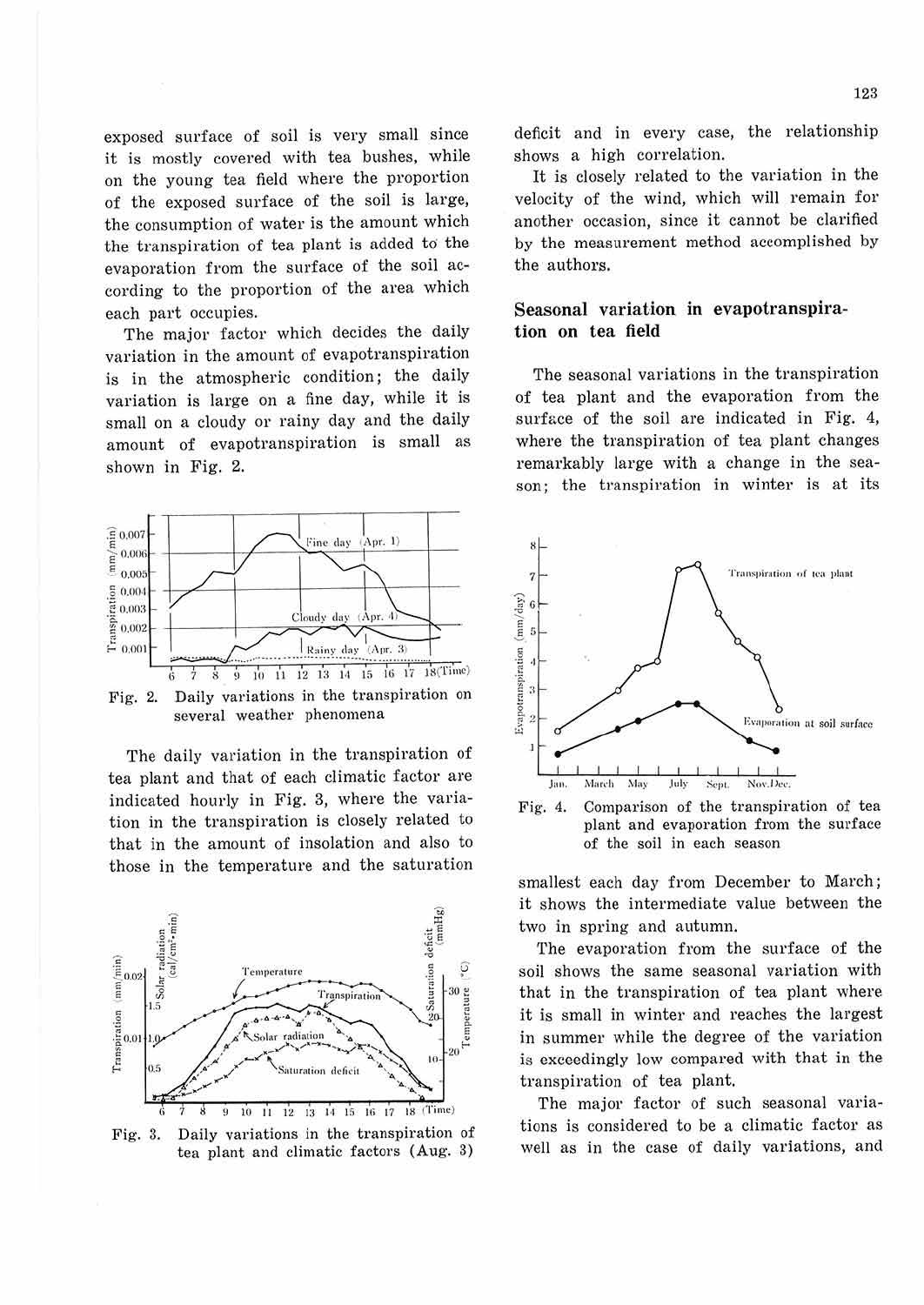as shown in Fig. 5, the variation in the transpiration is highly correlated with the amount of insolation, the temperature and the evaporation measured by evaporation gauge.

If the relationship between the transpiration and the climatic factors is examined in detail as indicated in Fig. 6, the regression coefficient of each factor changes largely with each season and as shown in Fig. 5, the transpiration has a tendency to increase rapidly when the temperature at 9 a.m. reaches



Relationship between daily transpiration Fig. 5. and climatic factors in each season



Fig. 6. Monthly variations of regression coefficient in transpiration and climatic factors in single regression

above 25°C.

Consequently, the seasonal variation in the evapotranspiration on the tea field is the result of the variation in the faculty of transpiration of tea plant which is influenced by some change in the climatic factor of each season.

### Factors which decide the faculty of transpiration of tea plant

If the evaporationspiration rate (transpiration/evaporation measured by evaporation gauge) is obtained as an index to show the faculty of transpiration of tea plant, the numerical value is also small in winter and large in summer.

Moreover, even in the same season, the value of early growing time of new shoots is much different from that in the plucking time, and there is a tendency that the faculty of transpiration increases remarkably in and just after the plucking time.

The variation in the transpiration due to